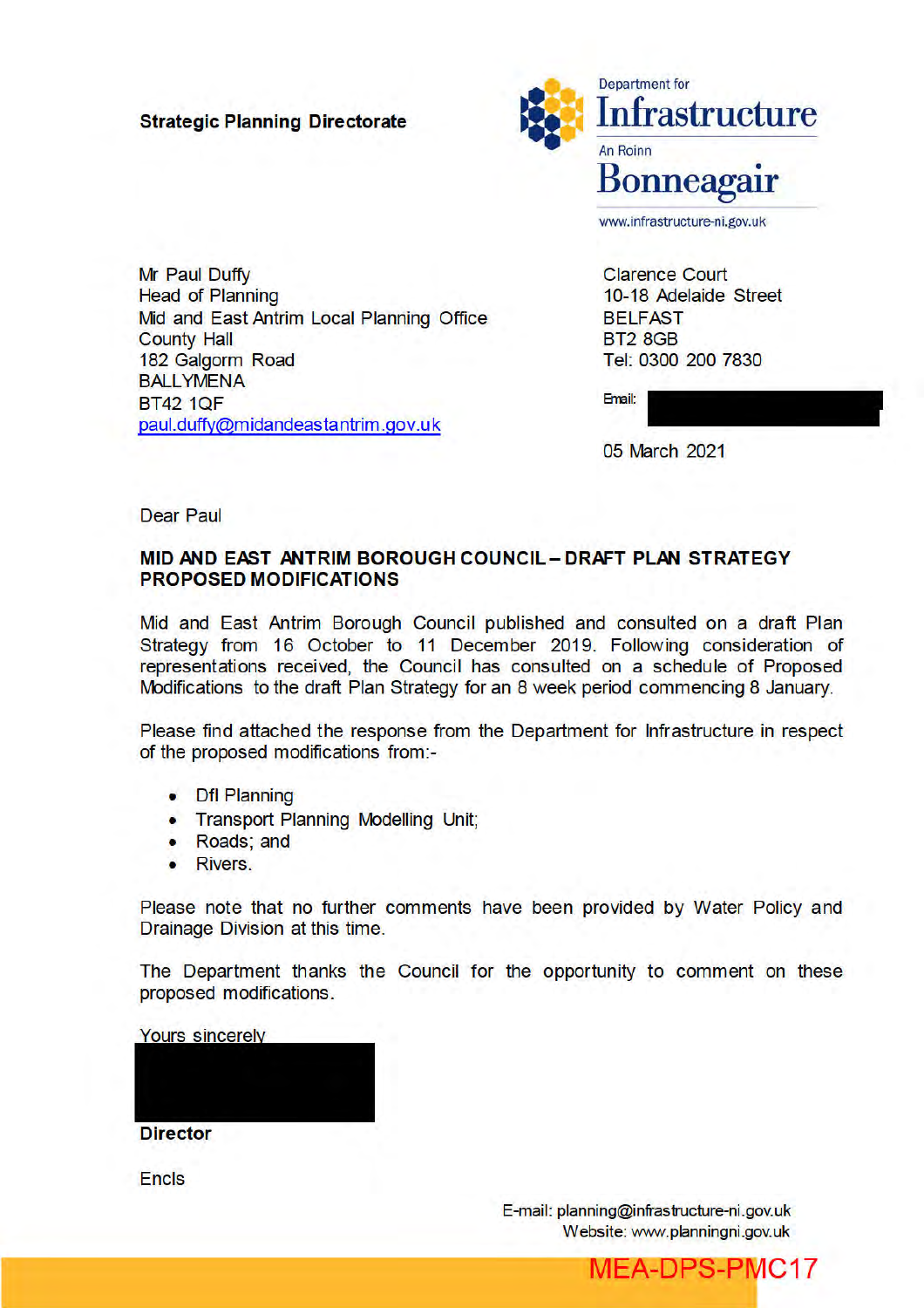### **Introduction**

- 1. The Department for Infrastructure would like to thank the Council for the opportunity to comment on Proposed Modifications relating to the Mid and East Antrim Local Development Plan 2030 draft Plan Strategy.
- 2. In addition to our representation on the draft Plan Strategy (PS) in 2019, and in keeping with its oversight role, the Department offers this representation in the interest of good practice and to assist the Council in minimising the risk of submitting an unsound Development Plan Document (DPD). In developing this response, the Department has looked for clear evidence that the tests set out in Development Plan Practice Note (DPPN) 06 *'Soundness'* have been addressed. All comments are offered without prejudice to the Minister's discretion to intervene later in the plan process or to the Independent Examination (IE) of the draft Plan Strategy.
- 3. We acknowledge the consideration the Council's Local Development Plan team have given to the Department's Development Plan Practice Note (DPPN) 10 *'Submitting Development Plan Documents for Independent Examination'*, which was published in December 2019. This focuses on the key legislative requirements for the submission of a DPD by a council to the Department for it to cause an IE. DPPN 10 was written for councils to consider the period prior to the submission of a DPD to the Department to cause an IE. It provides guidance for councils while they are considering the issues raised in representations or in light of other changes that may have occurred, and provides a process to bring forward focussed changes (and in some cases minor changes), which would then be subject to public consultation prior to submission and IE.
- 4. If the Council is bringing forward minor changes only, they should be satisfied that these fall within the description provided in DPPN 10. It will be the remit of the Planning Appeals Commission (PAC) to consider if it is appropriate for these to be discussed at IE.
- 5. Whilst the Council has taken account of DPPN 10, it is noted that the Schedule of Proposed Amendments does not expressly distinguish between changes that might be considered to be minor or focussed changes. However, paragraph 1.13 of the Schedule states 'For ease of reading, Strategic Objectives or Policies with amended wording have been quoted in full at the end of each section. Where the corrections or proposed modifications to other text is considered more minor in nature, that correction or proposed modification is only listed in the table without the entire section of text being requoted at the end of that section'.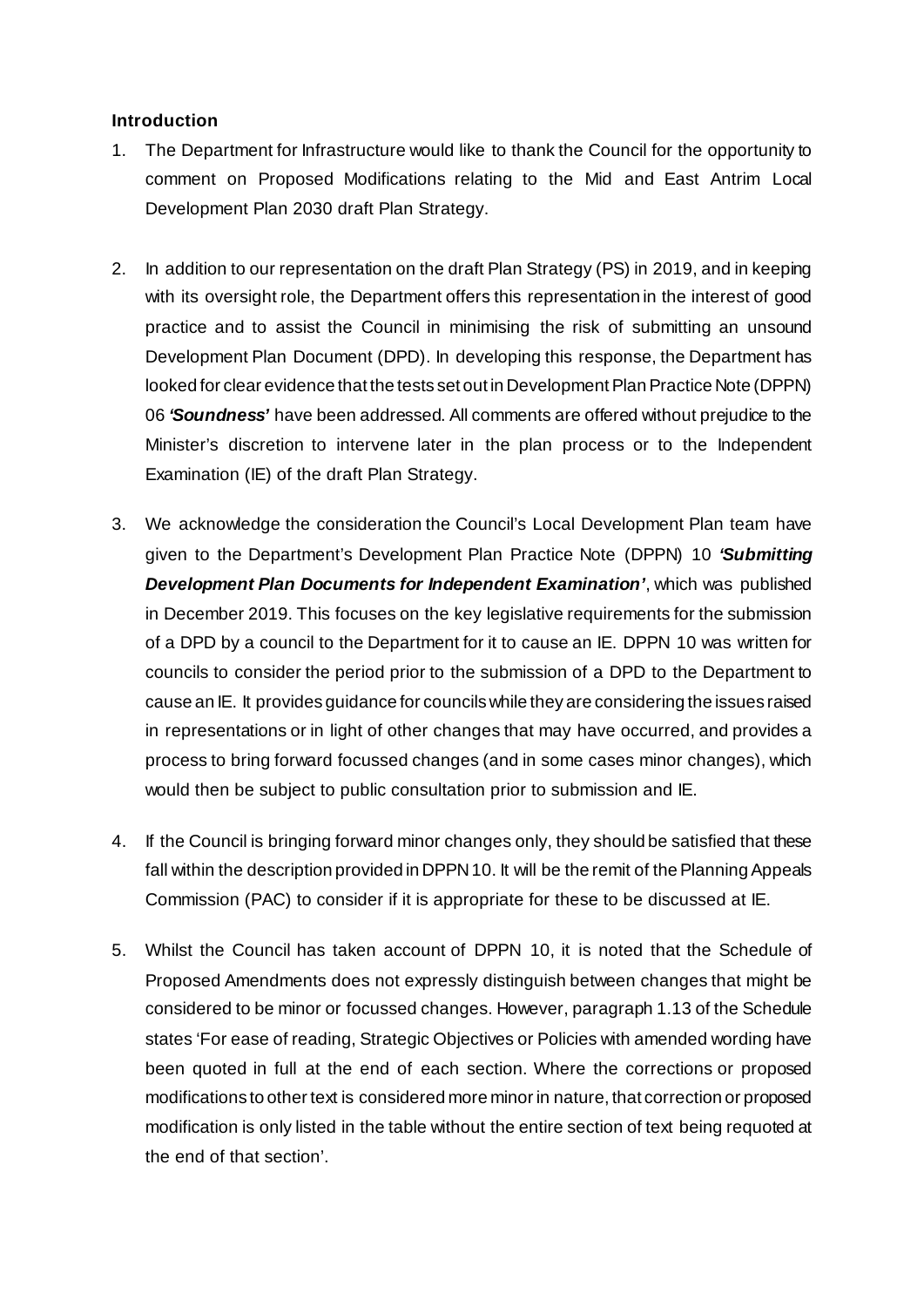6. As with the publication of the Council's draft Plan Strategy, the Department would urge the Council to ensure that all the procedural requirements have been met, including Sustainability Appraisal (SA), Strategic Environmental Assessment (SEA), and Habitats Regulation Assessment (HRA). Responsibility for these matters rests with the Council. Furthermore, in undertaking a further consultation regarding changes to the draft PS, the Council should also be satisfied that paragraphs 4.9 and 6.10 of DPPN 10 have been considered in relation to the updating of supporting evidence for the changes.

### **COVID-19 Recovery and the Climate Emergency**

- 7. In the period following the publication and consultation of the Council's draft PS, local, regional and global circumstances have been impacted by the COVID-19 pandemic. The pandemic has had a profound social and economic impact in Northern Ireland as it has elsewhere. While there remains some uncertainty in relation to the medium and long term implications, the immediate impacts upon the retail, hospitality and tourism sectors of our economy have been significant, and are well documented. Other impacts include a widespread increase in homeworking; greater use of telecommunications technology; a substantial reduction in commuter traffic and a corresponding increase in active travel, including walking and cycling.
- 8. The planning system has a key role to play in supporting sustainable economic recovery from these effects. The Local Development Plan in particular is an important document that aims to provide certainty for the public and developers, and will play a vital role in guiding investment decisions as part of a longer term recovery. The Chief Planner's Updates of March, May and December 2020 acknowledged this by stressing the importance of continuing to liaise with statutory consultees as well as continuing to undertake any necessary technical work in order to progress plans.
- 9. As set out above, some of the impacts of the pandemic have also created new ways of working and going about our daily lives. Some of these changes have been positive. For example, the reduction in commuting by private car and the corresponding increase in active travel can, if encouraged and maintained, contribute to tackling the Climate Emergency as part of an accelerated green recovery from the pandemic.
- 10. Therefore the impacts of the pandemic and the need to secure a green recovery serve to reiterate the importance of appropriate LDP policies and allocations that take account of the Strategic Planning Policy Statement (SPPS) and in particular the 5 Core Planning Principles that are fundamental to the achievement of sustainable development.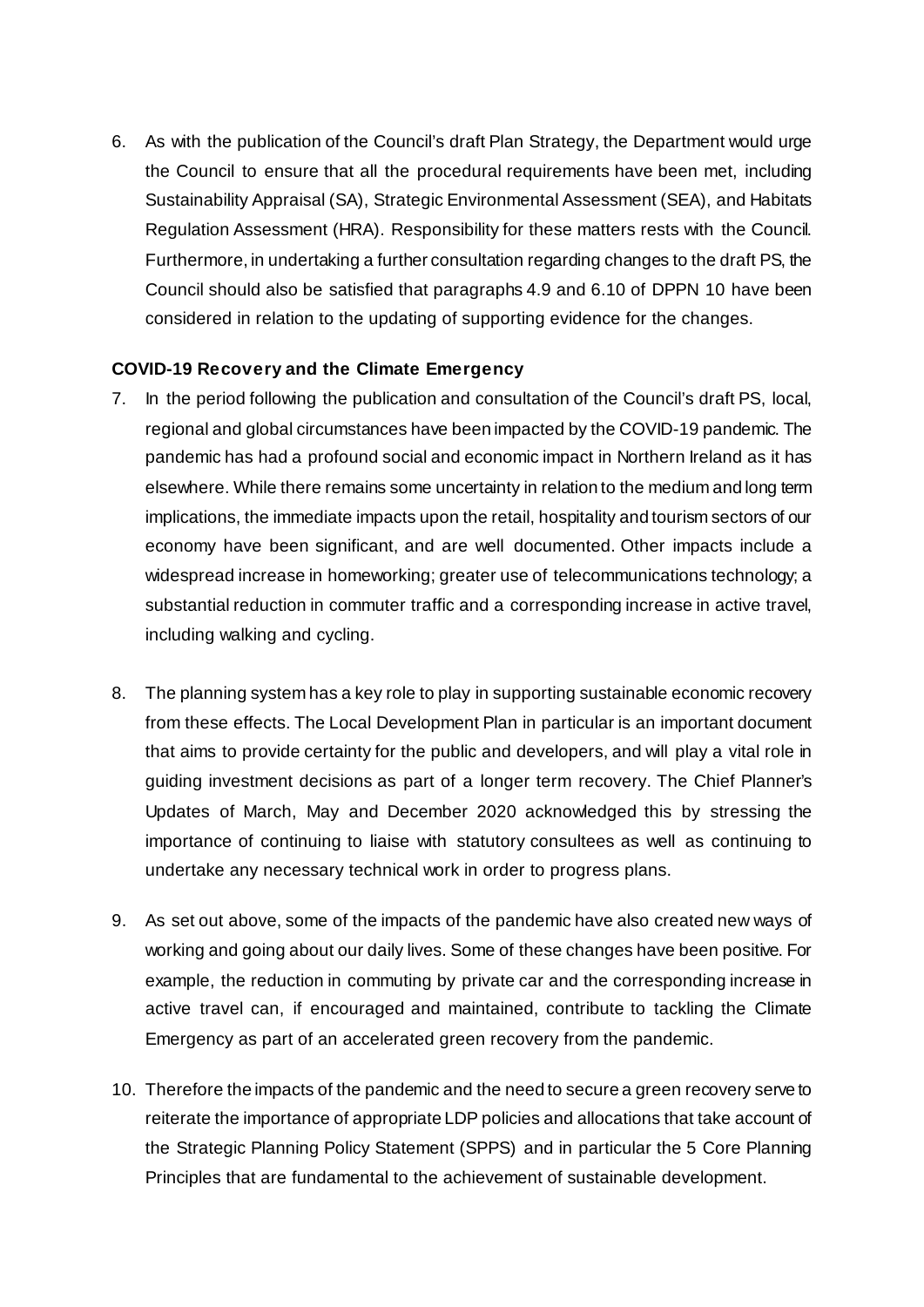### **DfI Comments in relation to Proposed Amendments**

Please see comments set out below in relation to the Consultation on Proposed Amendments issued by the Council for an 8-week period between 8 January 2021 and 5 March 2021.

If the Council has made proposed changes in respect of the Department's original representation, and the proposed change now satisfies the original concerns, then no comment will be provided below. However, if the Department still has an issue in relation to a proposed amendment, additional comment will be provided, and/or reference to the original representation from December 2019 will be included, and therefore should be read in conjunction with it.

## **Section 4.2: Strategic Objectives (c) PM-004**

The Department welcomes the proposed amendment, comprising a footnote, as this assists in explaining how the housing allocation has been calculated taking account of complete units. It is noted from discussions that the Council is carrying out further work in this regard. The Council is aware that the 2016-based Housing Growth Indicators (HGIs) (published September 2019) supersede the previous 2012-based indicators, and runs until 2030. The Department would highlight the report that accompanied the release of the revised HGI states, 'these estimates are purely for guidance and should not be considered a cap or a target on development, they present a robust starting point which can subsequently be adjusted taking account of the full range of factors that may influence housing requirements over the plan period' (page 3).

### https://www.infrastructure-

ni.gov.uk/sites/default/files/publications/infrastructure/Housing%20Growth%20Indicators%20 -%202016%20based 1.pdf

The Department would also highlight the content of the letter to Heads of Planning dated 25 September 2019, which also accompanied the release of the revised HGI. This letter provides additional advice on the application of the HGI, in particular page 2, paragraph 2.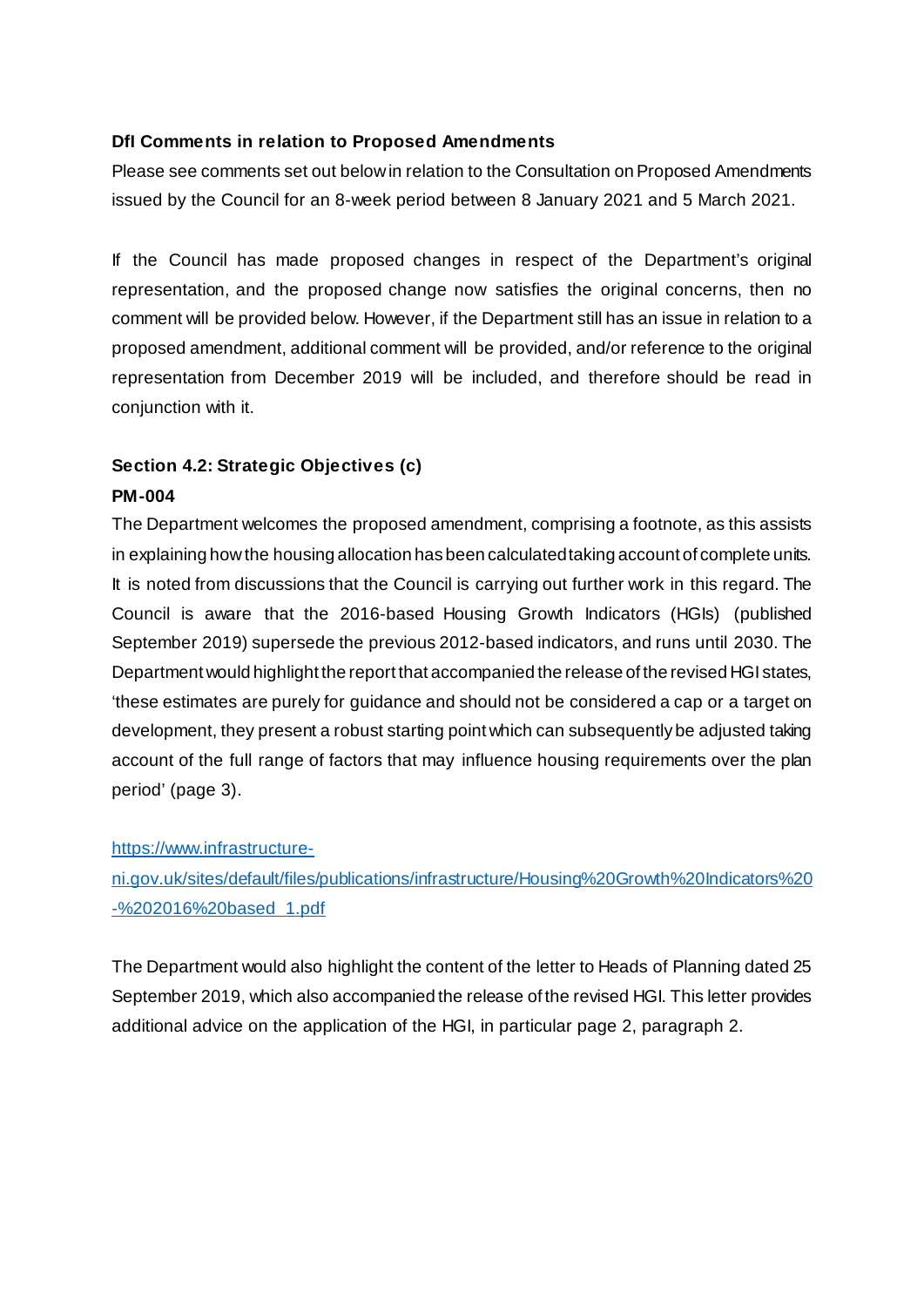### **Section 5.0: Spatial Growth Strategy and Countryside Strategy PM-005 – SGS3: Strategic Allocation of Housing to Settlements**

Please refer to comments made above in relation to PM-004, Section 4.2: Strategic Objectives – Social Objective (c).

## **SGS5: Management of Housing Supply PM-006**

The Department notes the Council's comment, which confirms that Policy HOU1 applies to all housing development, regardless of whether it is proposed within Phase 1 or Phase 2 lands, or on unzoned land. In this context, the Department welcomes the proposed amendment, which clarifies the policy intent. The Department supports the objective of the Council in promoting a managed release of land so that settlements can expand in a planned way. The approach will depend upon effective monitoring to ensure that it is sufficiently flexible and responsive to development requirements.

### **PM-007**

The Department welcomes the proposed amendment as it provides further clarity within the policy in relation to the criteria that may be used to release or re-designate Phase 2 lands. However, the Council should be satisfied that the Justification and Amplification (J&A) at 5.3.27 is still appropriate in light of the proposed additional wording after point (b). This paragraph appears to indicate that when releasing Phase 2 lands, account will be taken of the latest HGIs, the Strategic Housing Allocation, current land availability, housing building rates, and infrastructure capacity. This may well be consistent with the proposed amendments, but there may also be merit in confirming this.

## **CS3: Areas of Constraint on High Structures PM-019, PM-020, PM-021, PM-022 & PM-030**

The Department notes that the Council has amended the title of this policy to include 'Obtrusive Development', and has provided a definition. In proposing this additional wording to the title of CS3, it is presumed this is to cover proposals such as larger solar farms. The Department considers that there is tension between the amended wording and Policy RE1: Renewable Energy. RE1 (page 239) states 'Large scale solar farms will not be permitted within the Antrim Coast & Glens AONB and the Areas of Constraint on High Structures'. This creates ambiguity between the two policies and confusion may arise to which policy takes precedence. The Council should also consider what is deemed or defined as a large scale solar farm. It may be feasible that proposals for solar farms could satisfy the 3 criterion (a, b & c) in the Areas of Constraint on High Structures. If it is the Council's intention that large scale solar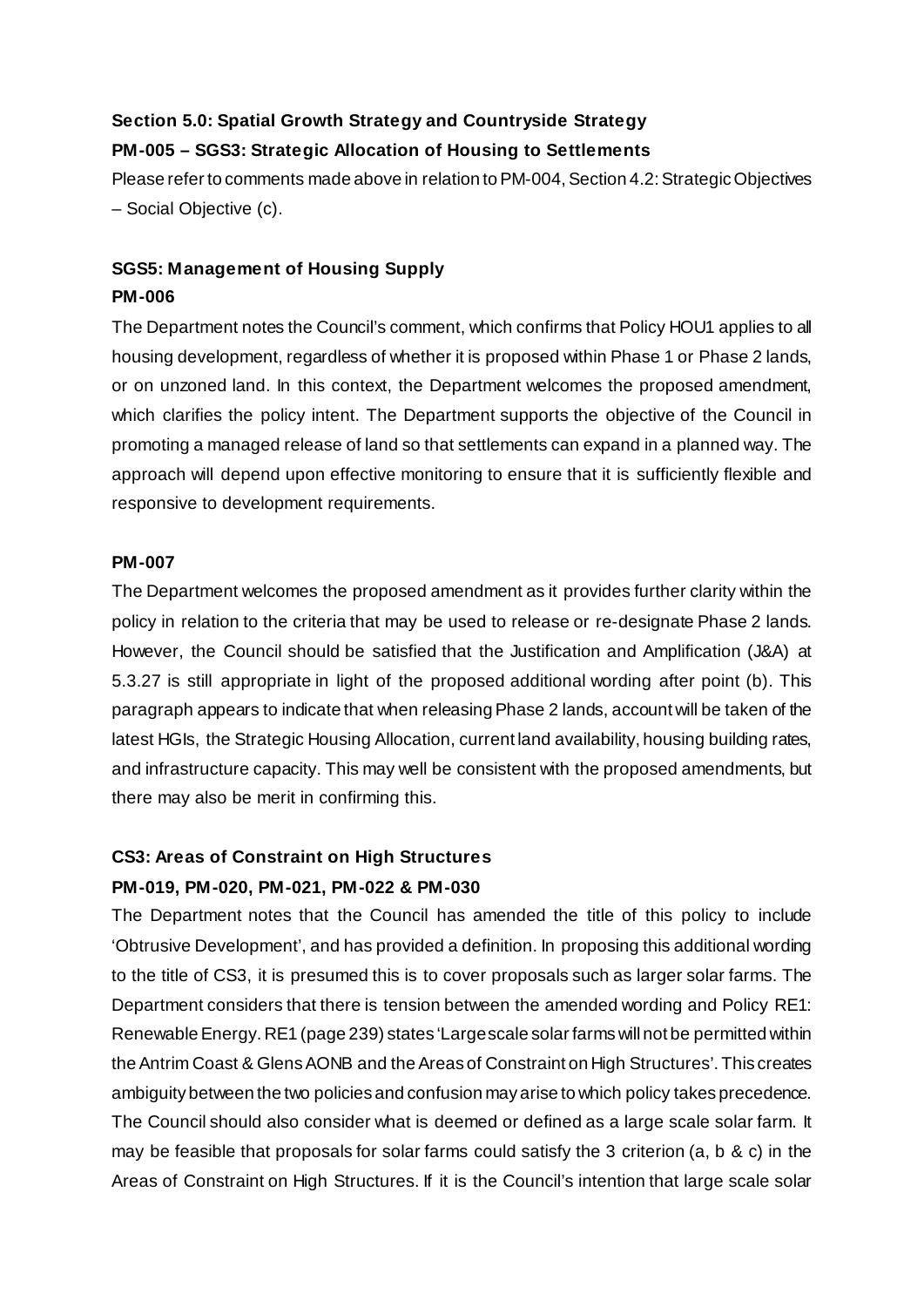farms are restricted in these areas, consideration should be given to repeating the policy provisions of CS3 within RE1.

### **PM-032**

The Department notes the amendments made within TOC1, which the Council now consider to have been dealt with by this amendment to CS3. It is understood that the Council does not propose to cross reference the two policies within the dPS, however, signposting (within the J&A) between CS3 and TOC1 would be of assistance for clarity and consistency, ensuring that no ambiguity is created.

### **Section 7.0: Sustainable Economic Growth**

## **Policy ECD1: Economic Development in Settlements PM-042**

The proposed amendment provides the clarification sought by the Department in its original representation to the dPS. However, further to this there may be benefit in specifically citing 'Use Classes B2, B3 and B4' to provide a cross reference to legislation.

### **Policy ECD4: Economic Development in the Countryside**

### **PM-044 & PM-049**

The proposed amendment clarifies that the need is associated with the location of the development. For clarity, the Council may wish to consider the language used to ensure the policy wording and J&A are clear in the requirement to demonstrate the economic benefit of a proposal to the rural economy and to the community.

# **Policy RET3: Retail in Villages, Small Settlements and Local Centres PM-058**

The Department welcomes the amended policy wording which now better reflects para. 6.276 of the SPPS, albeit there is no specific reference to the retention and consolidation of local/district centres. However, there is no reference made to the circumstances whereby an extension to a local centre would be considered acceptable and the Council may wish to consider addressing this in the amended wording

# **Policy TOU4: Tourist Amenities in the Countryside**

### **PM-064**

The Department welcomes the clarification provided by the additional footnote. However, given the purpose of a Tourism Benefit Statement (as referred to in the original/retained wording,) consideration should be given to wording the footnote as follows: *'Prior to the*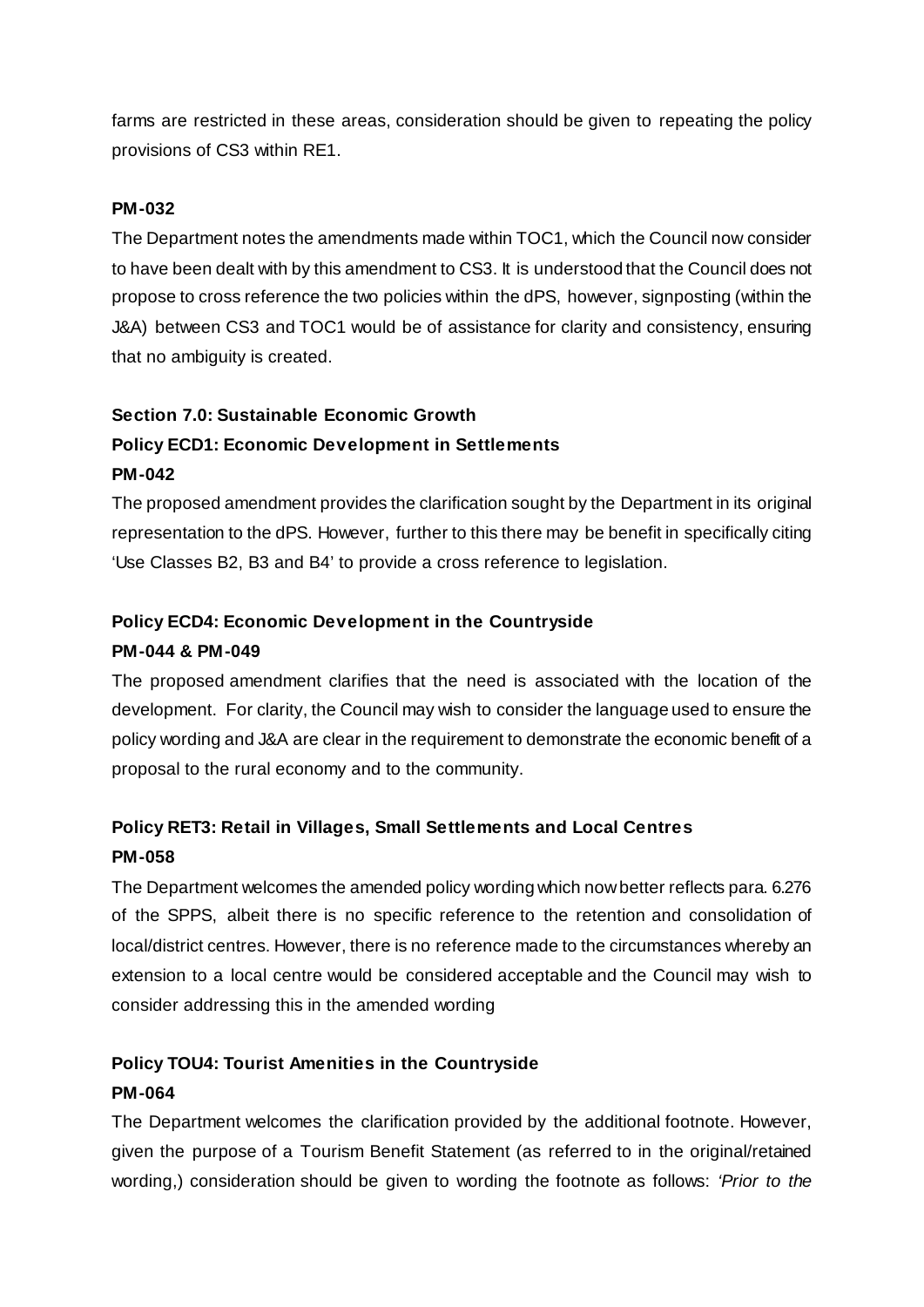*publication of the regional or Council tourism strategy, a tourism benefit statement is still required to demonstrate the value of the proposal in terms of tourism revenue and employment opportunity'*.

### **Policy MIN2: Valuable Minerals**

### **PM-084 and PM-90**

The proposed amendment appears to consider the Department's original representation in relation to the dPS. The Department acknowledges the consideration of Policies MIN2 (in respect of MIN5 regarding valuable minerals and specifically salt reserves), and that the Council considers Policy MIN5 provides the same policy protection for salt as a valuable resource. The Council should ensure they are satisfied with their policy approach, however it may be beneficial to consider the comments made by GSNI in respect of salt being considered a valuable mineral.

### **Section 8.0: Building Sustainable Communities**

# **Policy HOU1: Quality in New Residential Development in Settlements PM-100**

The Department notes the Council's comment, which confirms that Policy HOU1 applies to all housing development, regardless of whether it is proposed within Phase 1 or Phase 2 lands, or on unzoned land. (See also comments to PM-006) In this context, the Department welcomes the proposed amendment, which clarifies the policy intent. The Department supports the objective of the Council in promoting a managed release of land so that settlements can expand in a planned way. The approach will depend upon effective monitoring to ensure that it is sufficiently flexible and responsive to development requirements.

# **Section 9.0: Transportation, Infrastructure and Connectivity Policy TOC1: Telecommunications Development and Overhead Cables PM-133**

The Department notes the proposed amendment to remove the wording 'Outside of SCAs' at the beginning of Policy TOC1. It is also noted that the Council has amended CS3. The Council should be satisfied with the consistency between CS3 and Policy TOC1 as amended.

### **PM-135**

The Department notes the Council's revised approach to amend this policy by removing paragraphs 4, 5 and 6, and modifying CS3. The Council should be satisfied that there is consistency amongst policies. It may also be beneficial to include signposting to other interrelated policies such as CS3.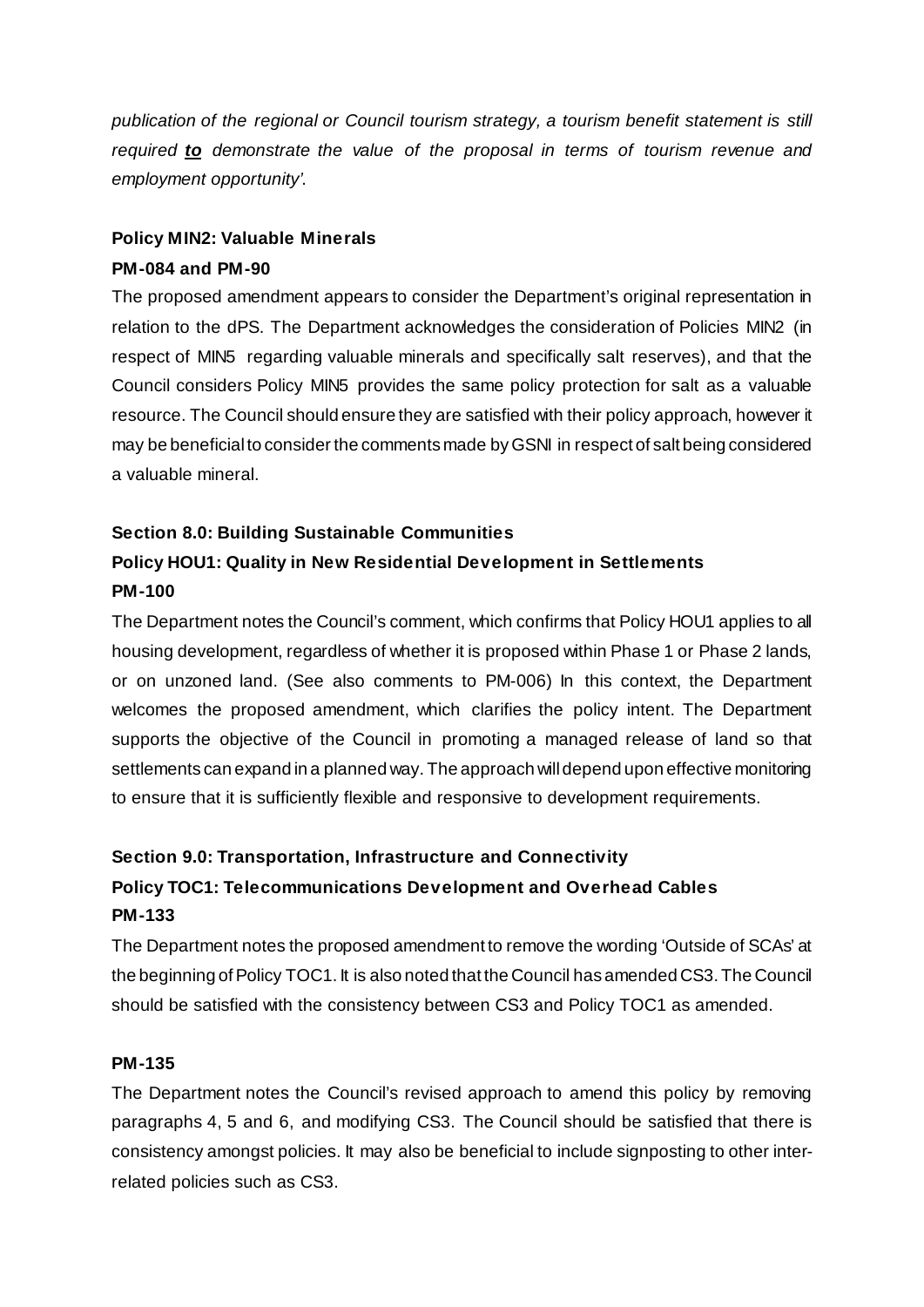

# **Transport Planning and Modelling Unit / Transport Policy Directorate**

Thank you for the opportunity to comment on the modifications to your draft Plan Strategy.

The Transport Planning and Modelling Unit have considered these changes and has concluded that our original comments and concerns within the Department's response dated 12 December 2018 remain. This is with the exception of modification PM-013 where you have taken account of our suggestion.

We note that the Local Development Plan is being produced in the context of the severe impacts related to COVID-19 and the very serious threat posed by the climate crisis. As we look towards the future we will continue to work with your office to promote the integration of transportation and land-use in support of the Minister's vision for a greener, cleaner recovery.

Yours faithfully

Planning Officer Transport Planning and Modelling Unit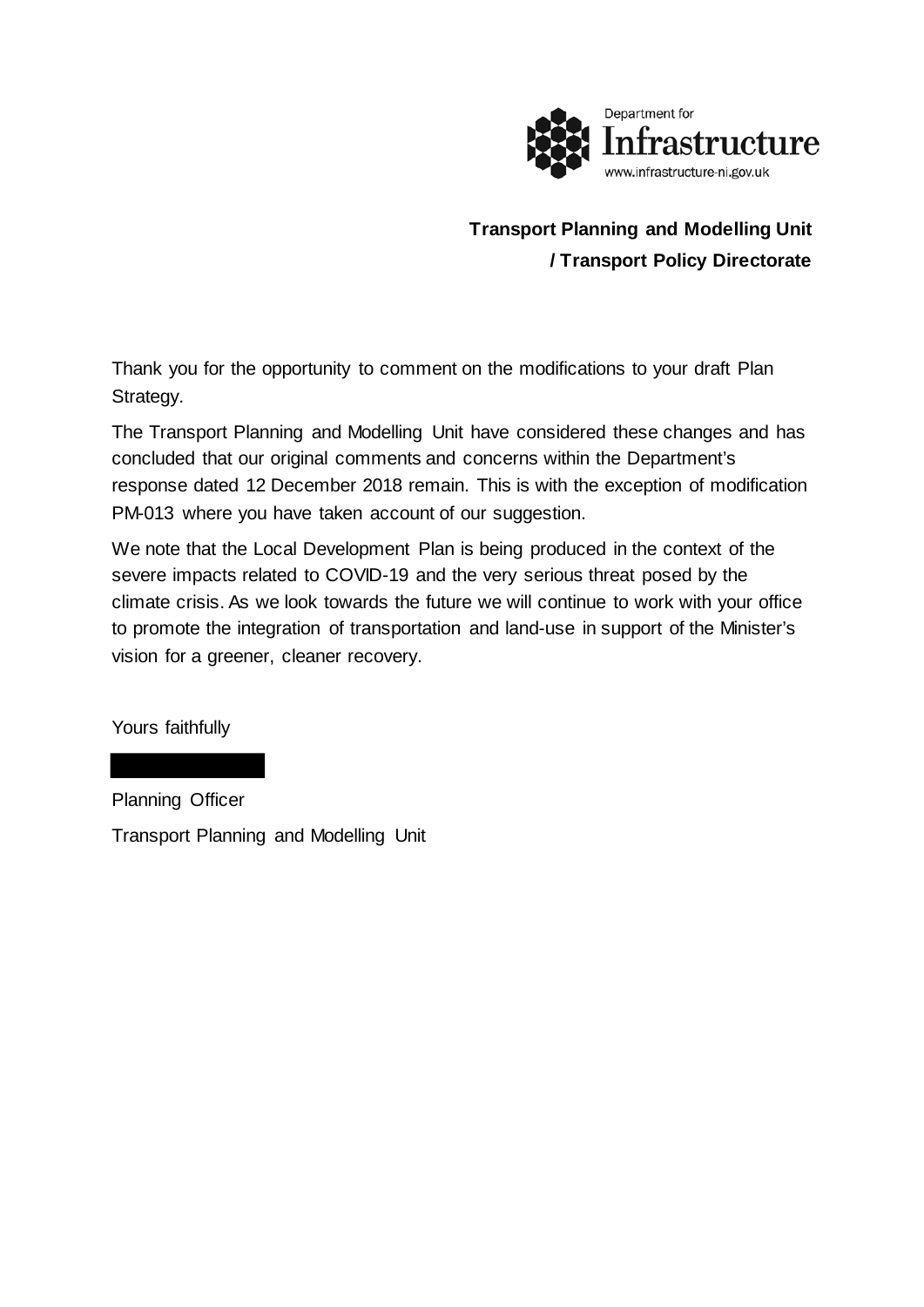

# **Roads Northern Division**

Thank you for the opportunity to comment on the modifications to your draft Plan Strategy.

I have listed our original comments Draft Plan Strategy and below each (in red) I have added our comments on the proposed modifications

1. Transport Assessments (TAs) on pages 114-117.

Commentary is provided upon the need for Transport Assessments under 'Justification and Amplification' within paragraph 6.1.9 on page 117. While this commentary is good, it is suggested that this requirement should be strengthened by inclusion and reference within the Policy GP1 as a criteria under subsection c).

It is noted that Policy GP1 has not been amended as suggested above. DFI Roads would still suggest that the need for a Transport Assessment is included as a criteria within Policy GP1.

2. Advertisements 10.2 on 286 – 287.

Policy AD1 The Control of Advertisements. The assessment criteria listed as a) to f) under All Advertisements should apply to the two following sub-sections; i.e. 'Advertisements and Heritage Assets' and 'Digital Advertising Screens'.

The Department understands that this is the intention but it is felt that this can be presented in a clearer presentation manner within the policy.

DFI Roads is content that the modifications proposed within policy AD1 have addressed this issue.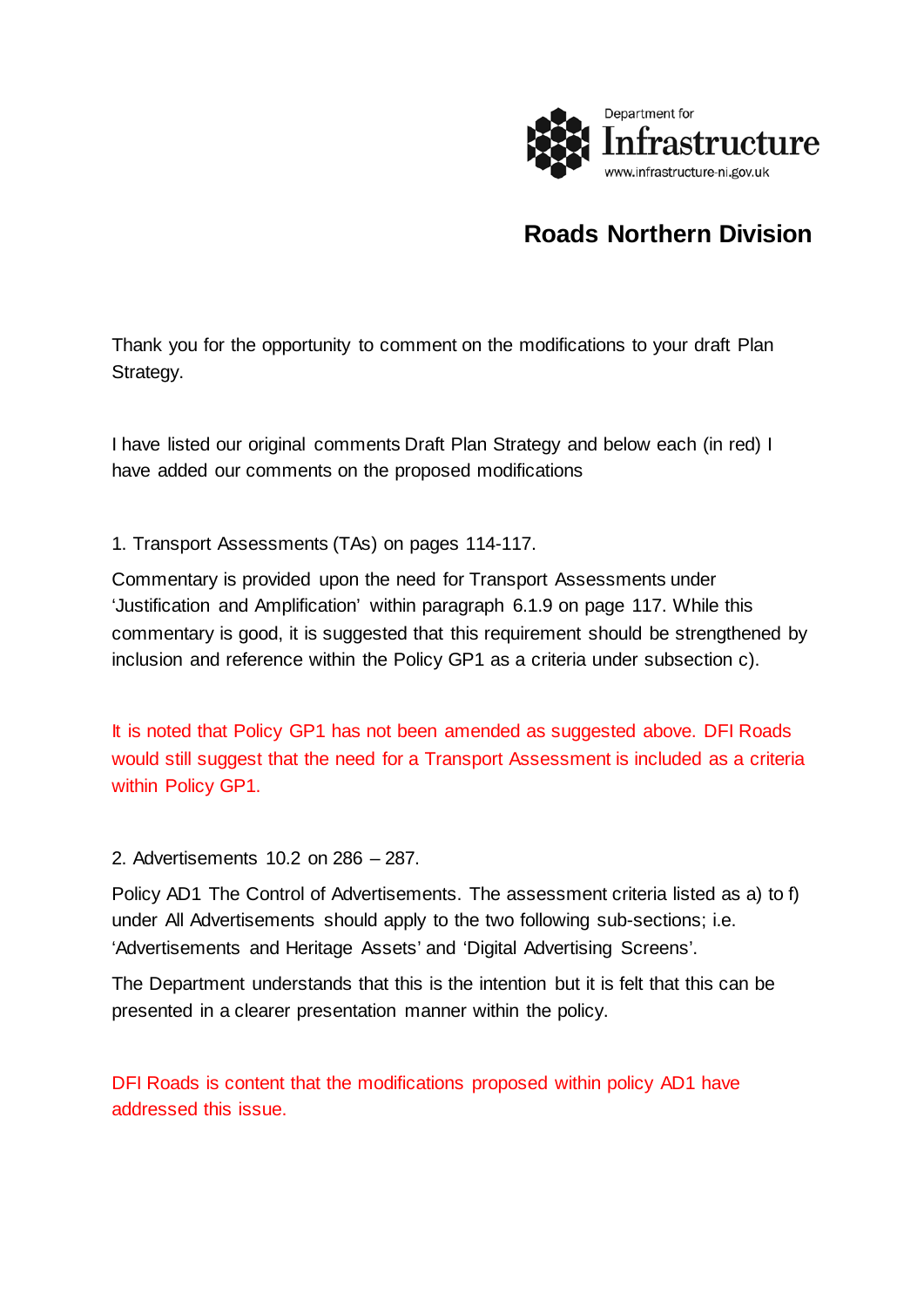3. Extant Planning Guidance.

In consideration of the clarification issued by the Chief Planner regarding extant planning guidance, the DPS document should be reviewed e.g. paragraph 6.1.8 page 117.

DFI Roads is content that the council have proposed suitable modification to address this issue of extant planning guidance.

Comments prepared 29 November 2019 Additional comments prepared 15 February 2021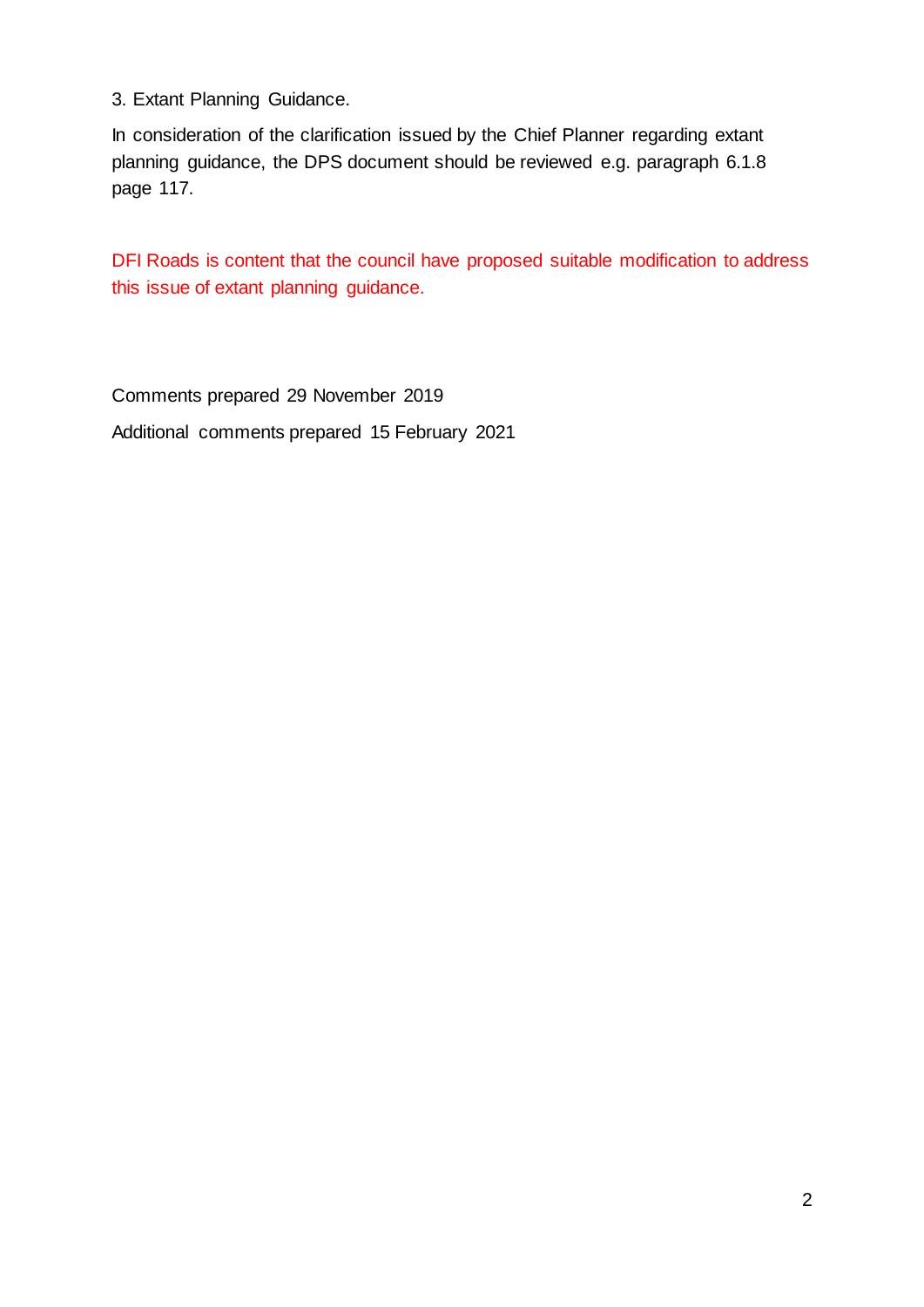#### **MID AND EAST ANTRIM DISTRICT COUNCIL**

### **LOCAL DEVELOPMENT PLAN 2030 DRAFT PLAN STRATEGY**

### **Additional Comments provided by Department for Infrastructure, Rivers.**

### **12 February 2021**

The Department for Infrastructure, Rivers has reviewed the contents of the Mid and East Antrim District Council Draft Plan Strategy response to issues raised in Representations and comment as follows.

Department for Infrastructure, Rivers, notes the comments in relation to our response to proposed policies FRD1, 2, 3, 5 and 6 and the amended wording to paragraph 9.2.50

Council should consider updating any references to *Strategic Flood Maps*to **Flood Maps NI** as they are now known.

### **Policy FRD 6 Development in Proximity to Controlled Reservoirs**

The Department notes that the Council has not proposed a modification in relation to Policy FRD6, however, further to our previous comments in relation to Development in Proximity to Controlled Reservoirs due to evolving Policies and Thinking, the Council should be aware of and should consider the detail in the Technical Guidance Note 25 (TGN 25) Revised, June 2020.

TGN 25 explains the general approach DfI Rivers will follow when providing advice to Planning Authorities on all relevant applications for development within the potential flood inundation areas of controlled reservoirs as shown on Flood Maps (NI). The TGN25 Revised can be accessed on the Department's website at the web link below:-

https://www.infrastructure-ni.gov.uk/sites/default/files/publications/infrastructure/tgn-25 practical-application-strategic-planning-policy-development-in-proximity-to-reservoirs-june20.PDF"

Council may wish to consider the following wording which has a number of minor amendments to that used in Policy FRD 6.

"New development will only be permitted within the potential flood inundation area of a "controlled reservoir", as shown on Flood Maps NI, if:

Itis demonstrated that the condition, management and maintenance regime of the reservoir is appropriate to provide sufficient assurance regarding reservoir safety, so as to enable the development to proceed; or

Where assurance on the condition, management and maintenance regime of the relevant reservoir/s is not demonstrated, the application is accompanied by a Flood Risk Assessment, or other analysis, which assesses the downstream flood risk in the event of an uncontrolled release of water due to reservoir failure as being acceptable to enable the development to proceed.

There will be a presumption against development within the potential flood inundation area of a controlled reservoir for proposals that include:

- essential infrastructure;
- storage of hazardous substances; and